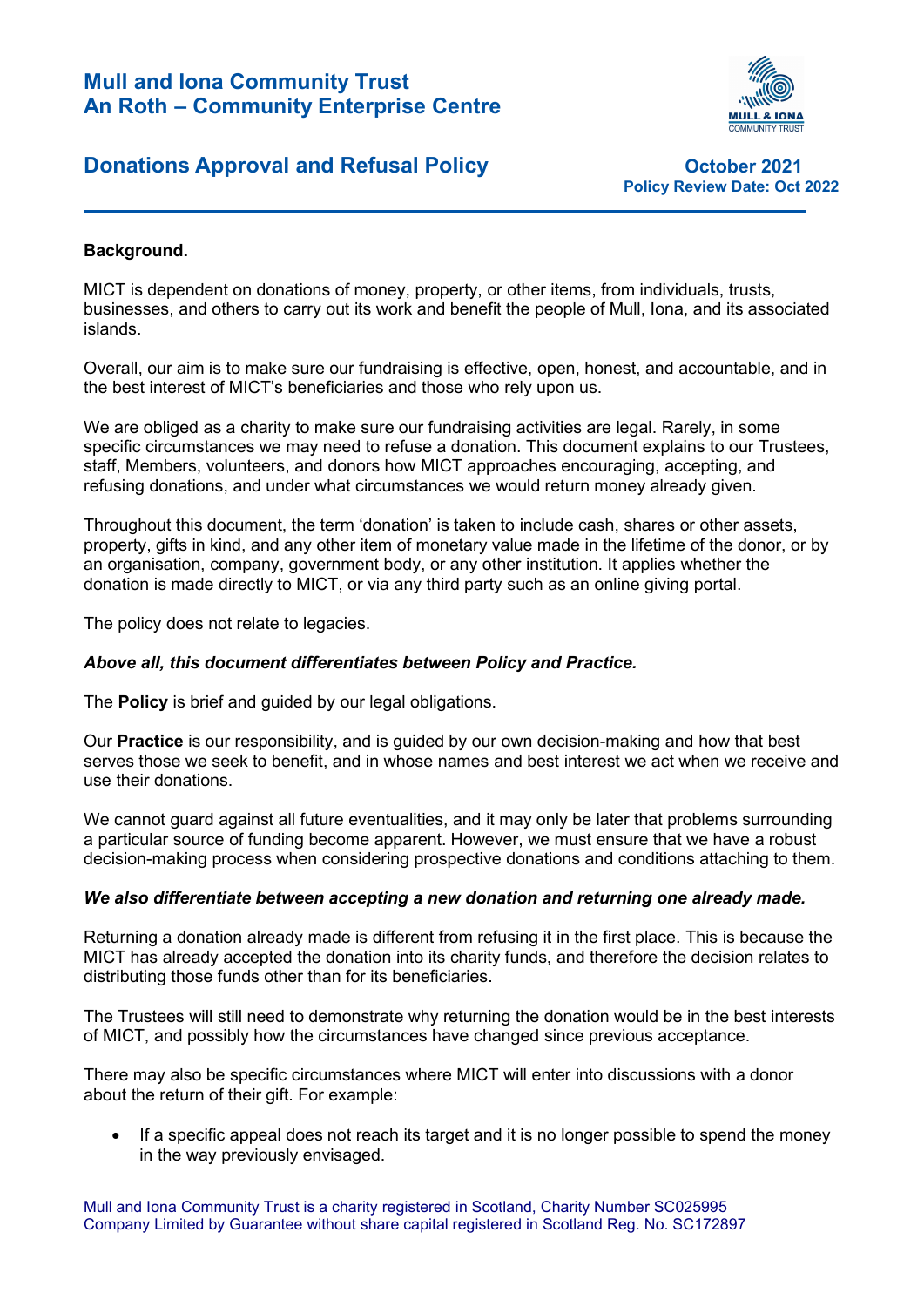

 If a restricted appeal raises too much money and particular measures need to be taken to direct the donation elsewhere.

In cases like the above, problems can usually be anticipated in the wording of appeal literature (as to what will happen to surplus or insufficient funds,) or through subsequent negotiation with the donor or their representatives/agents.

#### Occasionally we may wish to refuse a donation, or delay its acceptance, with a view to explaining how the donor can make the gift in a more tax-effective manner (e.g., by Gift Aid).

We can decide to do this provided that the Trustees are clearly aware of the risk that the donor might be put off making the donation altogether, and if we explain the tax advantages accurately to the donor.

## OUR POLICY REGARDING THE ACCEPTING OF DONATIONS

### The Legal Position Regarding Accepting Donations.

Charity trustees (in MICT's case its Trustees/Directors) are under an overall legal duty to consider which course of action will be in the organisation's best interest, including the accepting or refusal of donations. The law allows criminal and ethical factors to be considered if they are relevant specifically to the charity and the donation/gift in question.

The law, and the Office of the Scottish Charity Regulator (OSCR), will only expect donations to be refused in exceptional circumstances. These reasons would fall into one of two categories:

- Where it would be unlawful to accept it.
- Where accepting the donation would be detrimental to the achievement of the purposes of the organisation as set out in its Objects and Powers.

## 1. Legal grounds for refusal.

MICT is required to not accept donations that would constitute an offence for example:

- The Charities and Trustee Investment (Scotland) Act 2005.
- The Proceeds of Crime Act 2002.
- The Terrorism Act 2000 (and related legislation).
- The Bribery Act 2010.
- The Finance Act 2011.

 $\bullet$ 

- Where attached conditions would breach the Equality Act 2010.
- Where acceptance of the donation would breach a court order under the Inheritance (Provision for Families and Dependents) Act.
- Where the donation is subject to bankruptcy proceedings.

### 2. Where the donation would be detrimental to the organisation's activities.

There are rare examples of when it may be appropriate for MICT to refuse a donation that would otherwise be acceptable in law.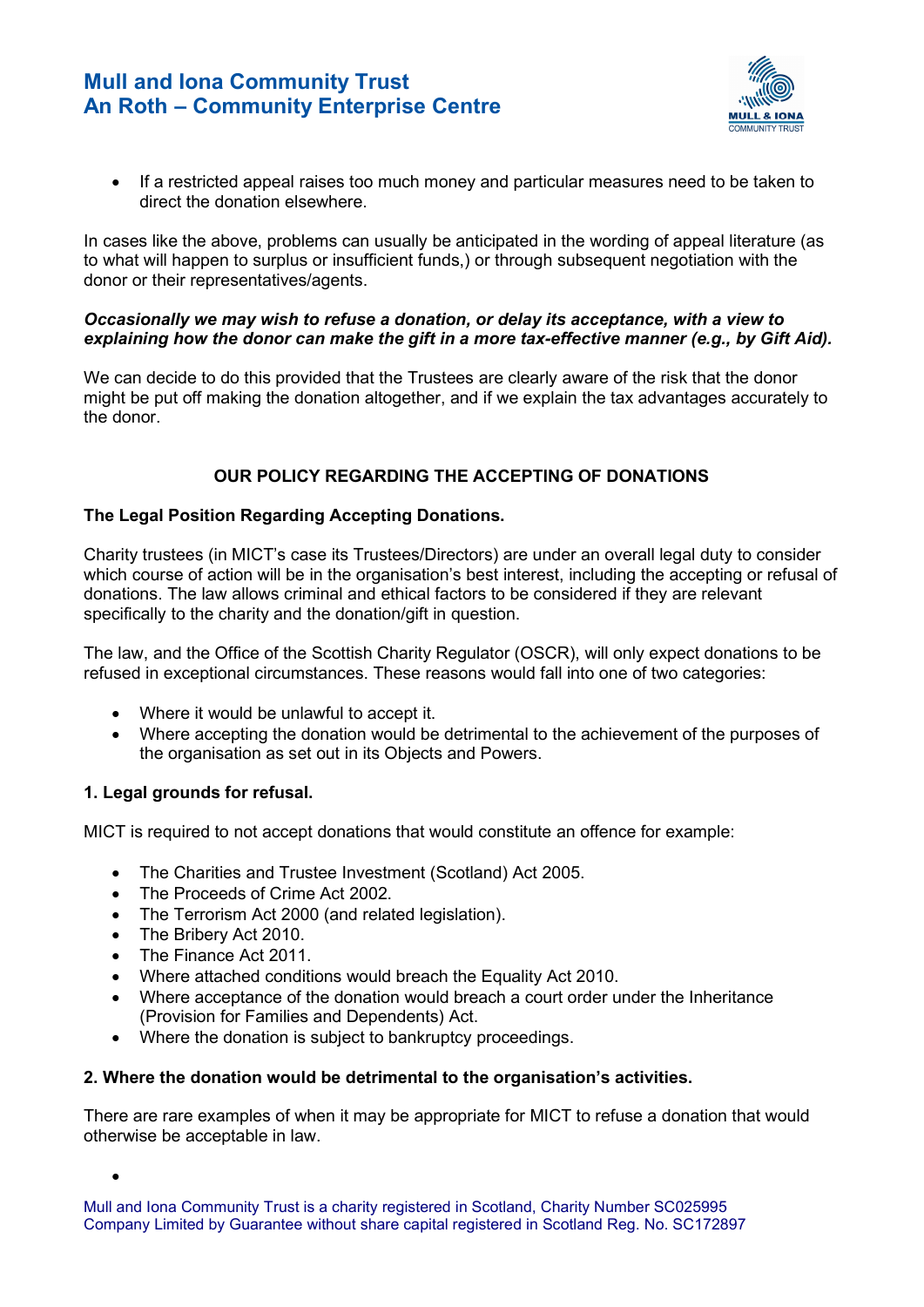

- Where it would be inappropriate or damaging to MICT's reputation, for example to accept funding from sources that compromise our ethical position with respect to protection of the environment.
- Where the donation is provided for activities that fall outside MICT's Objects, for example the direct delivery of statutory public services.
- Where there may be a conflict of interest between the overall work of the organisation and the activities of the donor.
- Where the reputation, associations, or intentions of the donor are such that accepting the donation would undermine confidence in MICT's independence of decision making or adherence to its core values. This might include, for example: where the donor was seeking an undue benefit themselves from the work of the charity.
- The donor may be in vulnerable circumstances without any advocacy. (See associated policy).
- Where accepting the donation might impose onerous conditions on the charity, for example receipt of a property that is in such a poor state of repair that it would be unduly expensive to return it to a habitable state.
- Where the donation would for some other reason pose a risk to the reputation of the charity.

Trustees/Directors must be able to demonstrate how the acceptance of the donation would not be in the material interest of MICT. Whilst a breach of MICT's ethics and values might not be in question and will be an important factor in decision making it cannot be the decisive factor. (See Acceptance, Refusal & Return – A practical guide to dealing with donations – Institute of Fundraising). It will also be necessary to show how acceptance would lead to a practical decline in the achievement of MICT's purposes. This might include:

- The loss of other donations over the long term, at least equivalent to the value of the donation in question.
- The loss of volunteers whose services would be at least as great as the donation.
- The loss of staff or inability to recruit staff.

## OUR PRACTICE

MICT must undertake due diligence on potential partners before donations or any gifts are accepted.

It is recognised that in many cases there is not a simple right answer and decisions may be finely tuned and made under external pressure, such as press coverage or the opinion of Members.

It is therefore important that trustees are properly informed, and the factors considered in deciding are properly considered and documented, particularly if there is disagreement about the best course of action.

We accept donations on a good faith basis. Our initial presumption is that the donation is acceptable unless there is evidence to the contrary.

MICT takes a risk-based approach to due diligence. And we carry out an appropriate level of activity to mitigate risk to an acceptable degree.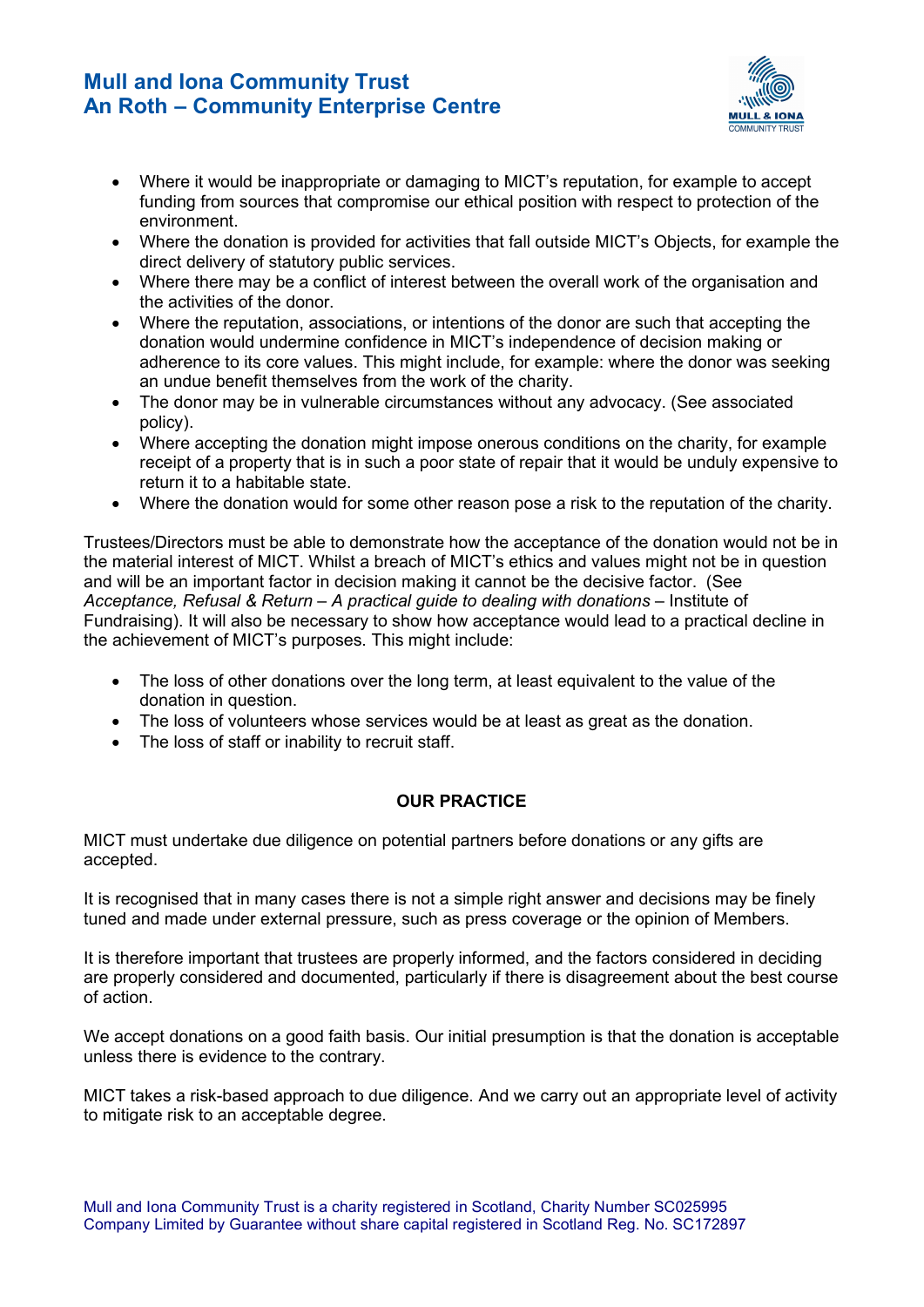

#### Assessing the risks.

Our risk assessment process exists to enable relevant volunteers and staff to make assessments and be able to show that there either is or is not a reasonable expectation that MICT would suffer as a consequence of a gift being accepted.

Overall, our approach follows accepted 'know your donor' principles (Charity Commission for England and Wales):

- Know your donor.
- Know your beneficiaries.
- Know your partner.

Essentially, this means knowing the people and organisations you work with so that you can identify and manage any associated risks.

The same guiding principles cover unsolicited or solicited gifts, and should be applied before MICT seeks a major gift or grant from any individual or organisation.

Assessment of risk should be proportional to the size of the donation. We do not need to know the identity (or try to find out the identity) of each small cash donor.

Unless particularly damaging circumstances are indicated, the greater level of risk is assumed to relate to donations above £5,000, or where the donor has a high local or national profile and their activity, background or personal reputation, or the scale or type of donation is likely to attract significant media or local interest.

Responsibility for making decisions on accepting donations varies depending on the assessed risks as set out in the tables below:

- Table 1: Donation Acceptance Risk Indicators For Seeking Clarification
- Table 2: Donation Acceptance Responsibilities

Trustees review delegated decisions, and consider all cases where refusal is recommended.

Decisions on high-risk cases recommended for acceptance also rest with Trustees.

Where there is any confusion, or where the trustees require further quidance as to whether to accept a donation or not, MICT should seek independent legal advice.

Next policy review date: October 2022